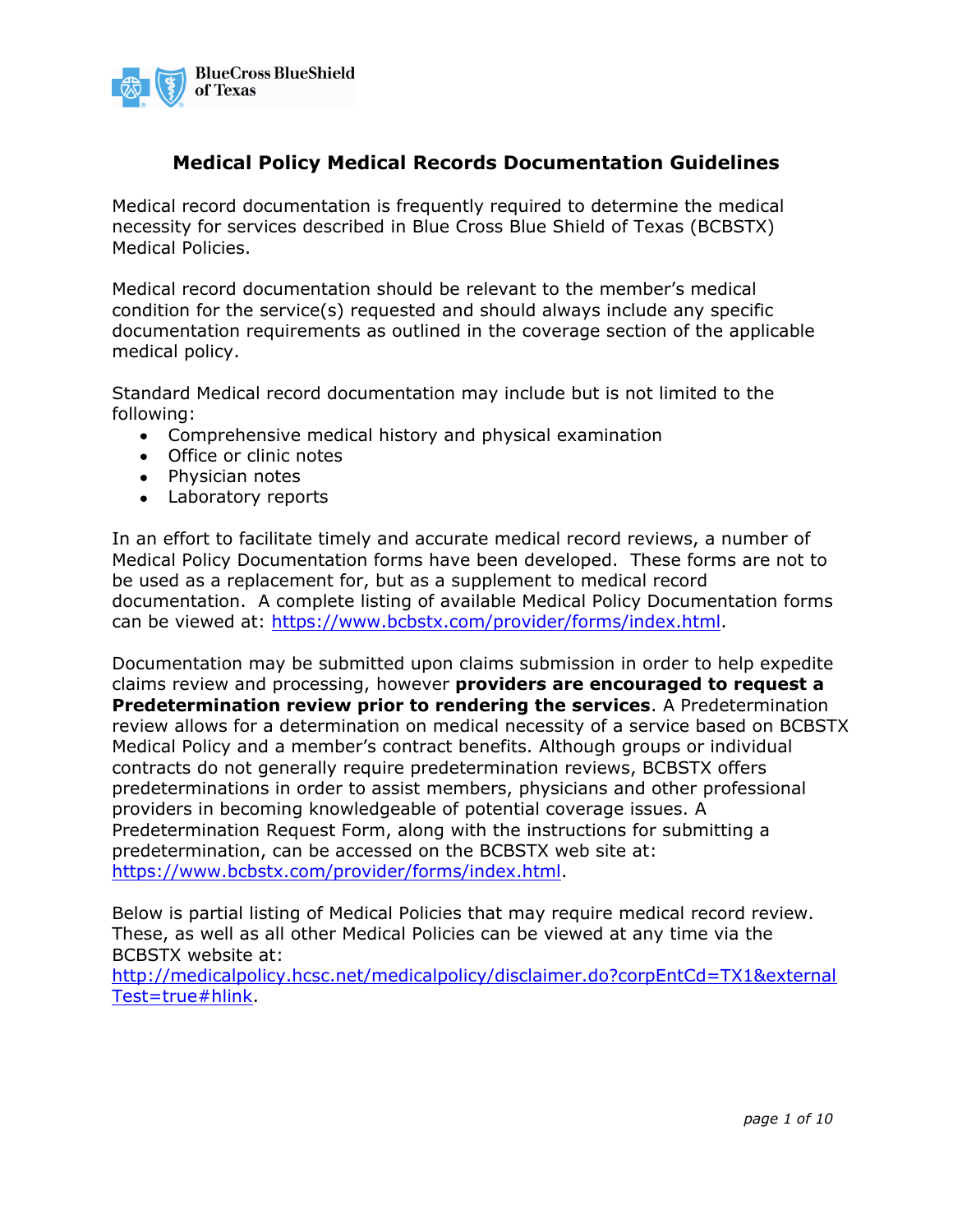# **\*Medical Policy Documentation Form Available – Click on Link**

| <b>Administrative</b>                                                          |
|--------------------------------------------------------------------------------|
| Ambulance and Medical Transport Services - ADM1001.005                         |
| Hospice - ADM1001.022                                                          |
|                                                                                |
| <b>Durable Medical Equipment</b>                                               |
| Airway Clearance Devices - DME101.027                                          |
| Automatic External Defibrillators - DME101.021                                 |
| Continuous Passive Motion Device - DME101.023                                  |
| *Cranial Remolding Orthosis Device - DME103.007                                |
| Home Apnea Monitor - DME101.020                                                |
| Home Prothrombin Time Monitors - DME101.038                                    |
| Hospital Beds and Related Equipment - DME101.001                               |
| Knee Braces - DME103.002                                                       |
| Lifts and Elevator Systems - DME101.034                                        |
| Low Intensity Ultrasound Accelerated Fracture Healing Device                   |
| *Lower Limb Prosthetics, Including Microprocessor Prosthetics -<br>DME104.012  |
| Meniett Low Pressure Pulse Generator for Meniere's Disease - DME101.043        |
| Negative Pressure Wound Therapy for the Treatment of Wounds -<br>DME101.036    |
| Oxygen for Home Use - DME101.007                                               |
| Prosthetics, Except Lower Limb Prosthetics - DME104.001                        |
| Pulse Oximeter for Home Use - DME101.047                                       |
| Speech Generating Devices - DME104.009                                         |
| Therapeutic Lenses, Scleral Shell - DME104.003                                 |
| Traction Devices for Use in the Home - DME101.046                              |
| <b>*Wheelchairs and Accessories - DME101.010</b>                               |
|                                                                                |
| <b>Medical:</b>                                                                |
| Alternative Modes of Nutrition in the Outpatient and Home Setting - MED201.011 |
|                                                                                |

Ambulatory Cardiac Event Monitors including Mobile Cardiac Outpatient Telemetry – MED202.003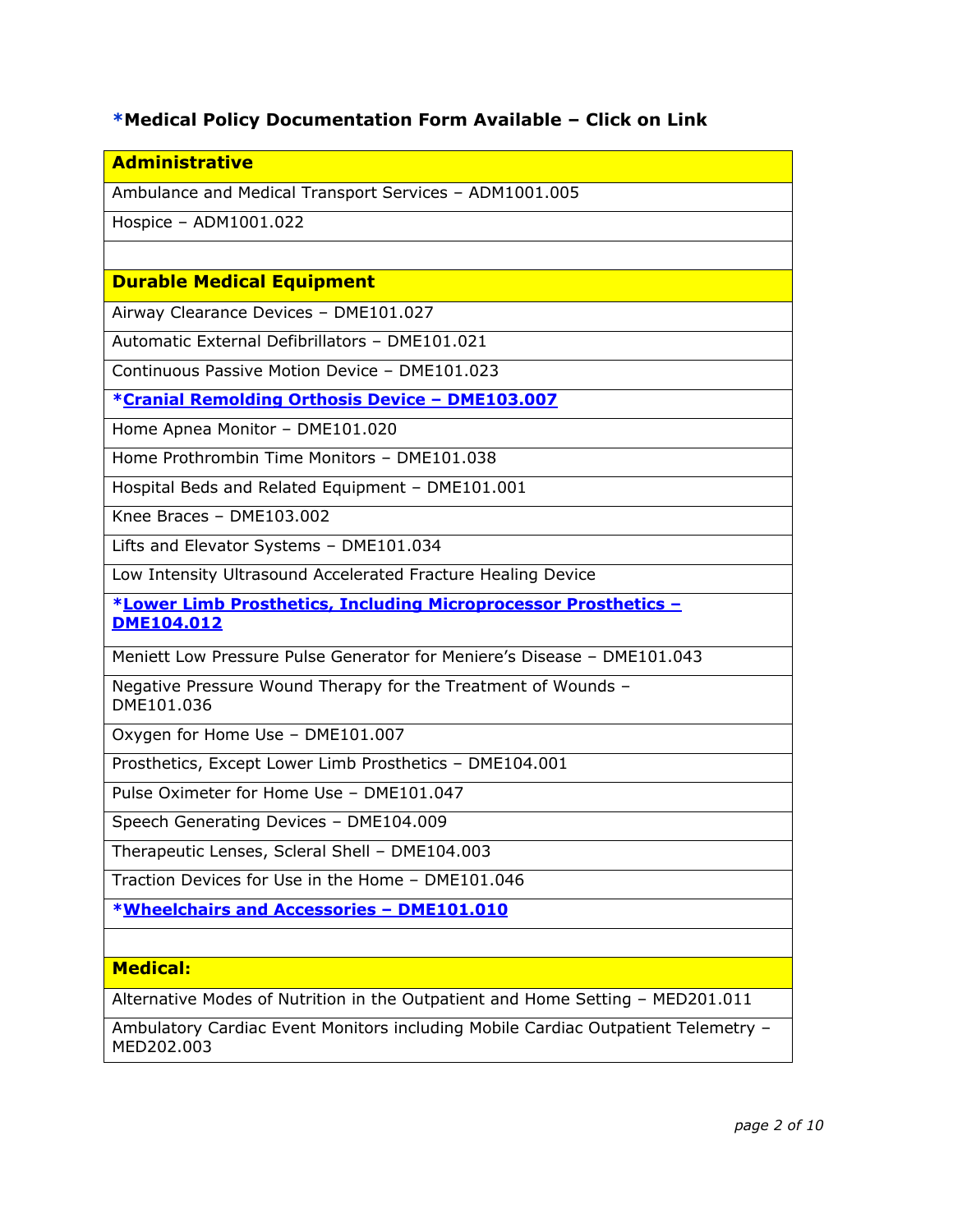#### **\*Assays of Genetic Expression in [Tumor Tissue as a Technique to Determine](http://www.bcbstx.com/provider/pdf/oncotype_dx.pdf)  [Prognosis in Patients with Cancer](http://www.bcbstx.com/provider/pdf/oncotype_dx.pdf) – MED208.020**

Biventricular Pacing – MED202.054

BRAF Gene Mutation Testing To Select Melanoma Patients for BRAF Inhibitor Targeted Therapy – MED208.023

Cardiac Hemodynamic Monitoring for the Management of Heart Failure in the Outpatient Setting – MED202.058

Chromosomal Microarray (CMA) for the Genetic Evaluation of Patients with Developmental Delay (DD)/Intellectual Disability (ID) or Autism Spectrum Disorder (ASD) – MED208.012

Cytochrome p450 (CYP450) – MED208.026

Electroencephalograms – MED205.008

Endovascular Grafts for Abdominal Aortic Aneurysms – MED202.051

Endovascular Stent Grafts for Thoracic Aortic Aneurysms or Dissections – MED202.057

Enhanced External Counterpulsation – MED202.050

Epidermal Growth Factor Receptor (EGFR) Mutation Analysis for Patients with Non-Small Cell Lung Cancer (NSCLC) – MED208.031

Esophageal Monitoring – MED201.005

Extracorporeal Membrane Oxygenation – MED202.038

Genetic Testing for Alpha-1 Antitrypsin Deficiency – MED208.035

Genetic Testing for Cardiac Disorders – MED208.005

Genetic Testing for Cutaneous Malignant Melanoma (CNM) – MED208.007

Genetic Testing for Germline Mutations of the RET Proto-Oncogene in Medullary Carcinoma of the Thyroid – MED208.006

Genetic Testing for Hereditary Hemochromatosis – MED208.034

Genetic Testing for Inherited Susceptibility to Colon Cancer Including Microsatellite Instability – MED208.004

Genetic Tests (Miscellaneous) – MED208.001

Human Immunodeficiency Virus (HIV) Genotyping and Phenotyping – MED207.129

Hypnosis – MED201.001

Immune Cellular Function Assay to Monitor and Predict Immune Function – MED207.147

Intraoperative Neurophysiological Monitoring – MED205.011

Intravascular Brachytherapy for Prevention and Management of Restenosis after Percutaneous Transluminal Angioplasty – MED202.055

JAK2 and MPL Mutation Analysis in Myeloproliferative Neoplasms – MED208.019

KRAS and BRAF Mutation Analysis in Metastatic Colorectal Cancer – MED208.024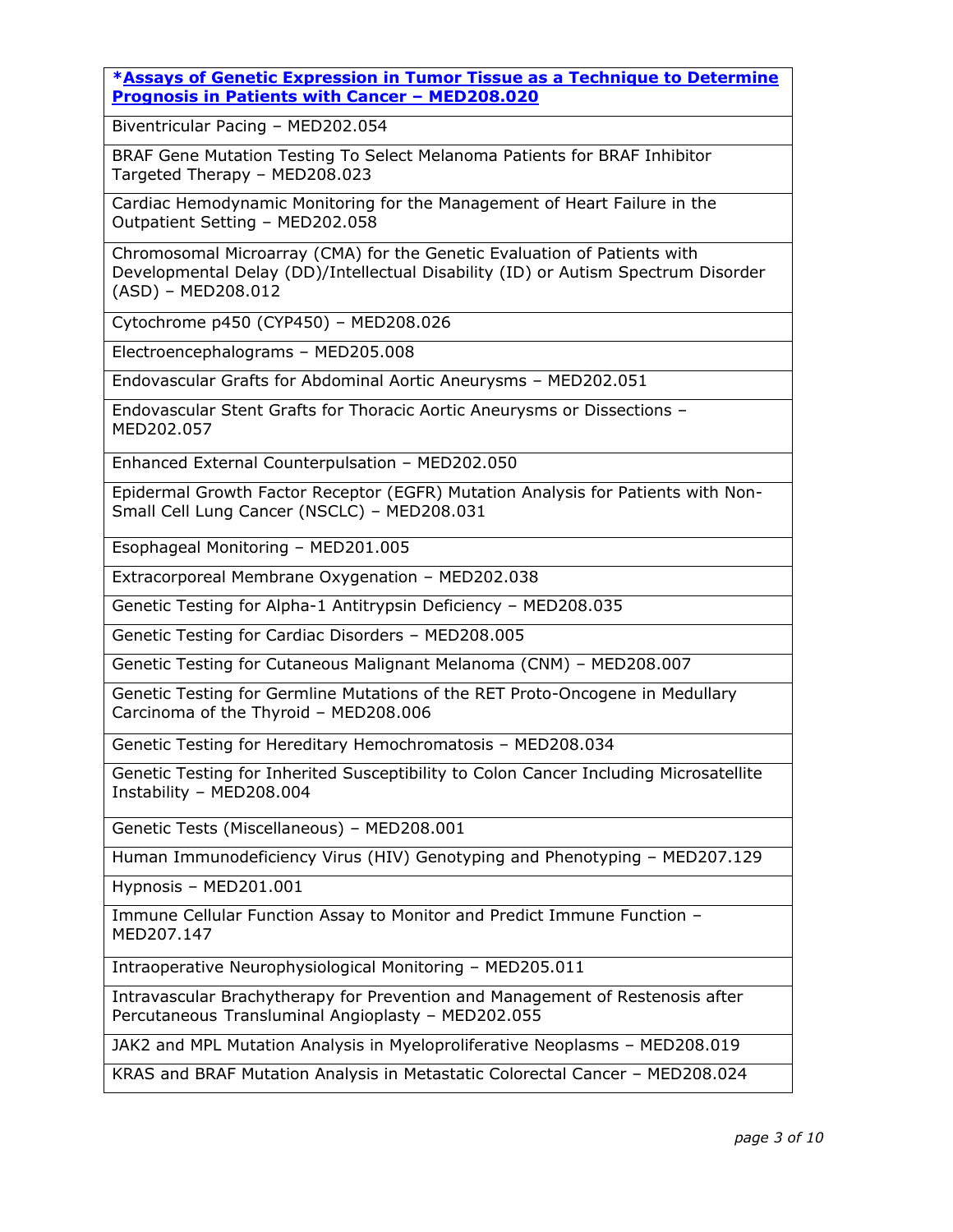KRAS Mutation Analysis in Non-Small Cell Lung Cancer – MED208.017

Laboratory Testing for HIV Tropism – MED207.144

Lymphocyte Transformation Test – MED207.093

Percutaneous and Implanted Nerve Stimulation and Neuromodulation – MED205.032

Pharmacogenomic and Metabolite Markers for Patients Treated with Thiopurines – MED208.030

Phrenic Nerve Implant – MED205.010

Plethysmography – MED202.018

Pneumatic Compression Devices – MED202.060

Posterior Tibial Nerve Stimulation (PTNS) – MED205.035

Prenatal and Preconception Genetic Tests – MED208.033

Sexual Dysfunctions, Assessment and Treatment – MED201.030

Sleep Related Breathing Disorders, Assessment and Diagnosis – MED205.001

Tilt Table Testing – MED202.048

Topographic Brain Mapping – MED205.009

Transcranial Doppler Ultrasound – MED202.047

Transendoscopic Therapies for Gastroesophageal Reflux Disease – MED201.016

Treatment of Hyperhidrosis – MED201.014

### **Mental Health:**

Autism Spectrum Disorders – PSY301.014

Biofeedback as a Treatment of Headache – PSY301.019

Electroconvulsive Therapy – PSY301.013

### **OB/GYN:**

Preimplantation Genetic Testing (PGT) – OB402.029

### **Other:**

Anti-Vascular Endothelial Growth Factor (VEGF) Inhibitors for use in the EYE – OTH903.020

Intravitreal Corticosteroid Implants – OTH903.024

Ophthalmologic Techniques of Evaluating Glaucoma – OTH903.022

Orthoptics (Vergence/Accommodative therapy), Visual Exercises or Training – OTH903.012

Photocoagulation of Macular Drusen – OTH903.017

Photodynamic Therapy for Subfoveal Choroidal Neovascularization – OTH903.015

Transpupillary Thermotherapy – OTH903.015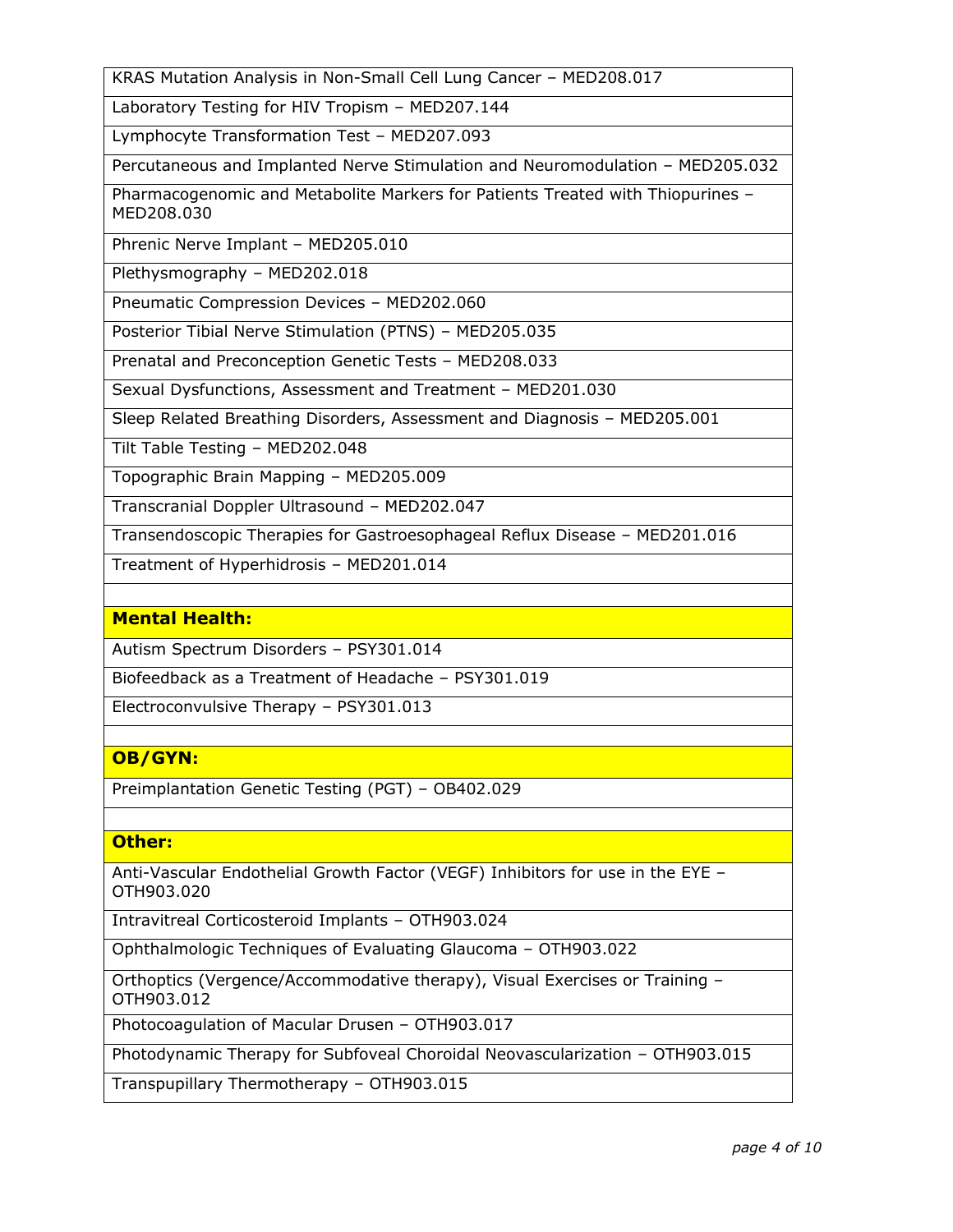**Prescription Drugs:**

Bevacizumab (Avastin) – RX501.070

**[\\*Biologic Response Modifiers for the Treatment of Rheumatoid Arthritis and](http://www.bcbstx.com/provider/pdf/remicade.pdf)  [other Chronic Inflammatory Disease](http://www.bcbstx.com/provider/pdf/remicade.pdf) – RX501.051**

**[\\*Botulinum Toxin](http://www.bcbstx.com/provider/pdf/botulinum_form.pdf) – RX501.019**

Cabazitaxel (Jevtana)\* – RX502.032

Cellular Immunotherapy for Prostate Cancer (Sipuleucel-T [Provenge]) – RX501.074

CINRYZE [C1 Esterase Inhibitor (Human)] for Routine Prophylaxis of Hereditary Angioedema (HAE) – RX504.013

Enzyme-replacement Therapy for Lysosomal Storage Disorders – RX501.067

**[\\*Erythropoiesis-Stimulating Agents \(ESAs\)](http://www.bcbstx.com/provider/pdf/esa_form.pdf) – RX501.069**

Gonadotropin-Releasing Hormone (GnRH) Agonists and Antagonists – RX501.041

**[\\*Growth Hormone](http://www.bcbstx.com/provider/pdf/growth_hormone_form.pdf) – RX501.040**

Human Fibrinogen Concentrate (RiaSTAP) – RX501.072

**\*Immunoglobulin (Ig) Therapy [\(Including Intravenous \[IVIG\] and](http://www.bcbstx.com/provider/pdf/ivig_form.pdf)  [Subcutaneous IG \[SCIG\]](http://www.bcbstx.com/provider/pdf/ivig_form.pdf) – RX504.003**

Injectable Clostridial Collagenase for Fibroproliferative Disorders – RX501.073

Ipilimumab (Yervoy) – RX502.033

Mecasermin Recombinant (Increlex) – RX501.065

Paclitaxel Protein-Bound Particles (Abraxane) – RX502.028

Pegylated Interferon Therapy – RX501.064

Plerixafor Injection (Mozobil) – RX501.071

Progesterone Therapy as a Technique to Reduce Preterm Delivery in High-Risk Pregnancies – RX501.062

Pulmonary Hypertension (PAH) Drug Therapies – RX501.056

Recombinant and Autologous Platelet-Derived Growth Factors as a Primary Treatment of Wound Healing and other Miscellaneous Conditions – RX501.034

Repository Corticotropin (ACTH) Injection – RX501.068

**[\\*Respiratory Syncytial Virus Immunoprophylaxis](http://www.bcbstx.com/provider/pdf/synagis_request_form.pdf) – RX504.009**

Rituxan (Rituximab) for Treatment of Cancer and Hematologic Conditions – RX502.030

Soliris (eculizumab) – RX501.066

Subcutaneous Hormone Implants – RX501.007

Tysabri – RX501.059

Xolair (Omalizumab) – RX501.058

Ziconotide (Prialt) – RX501.060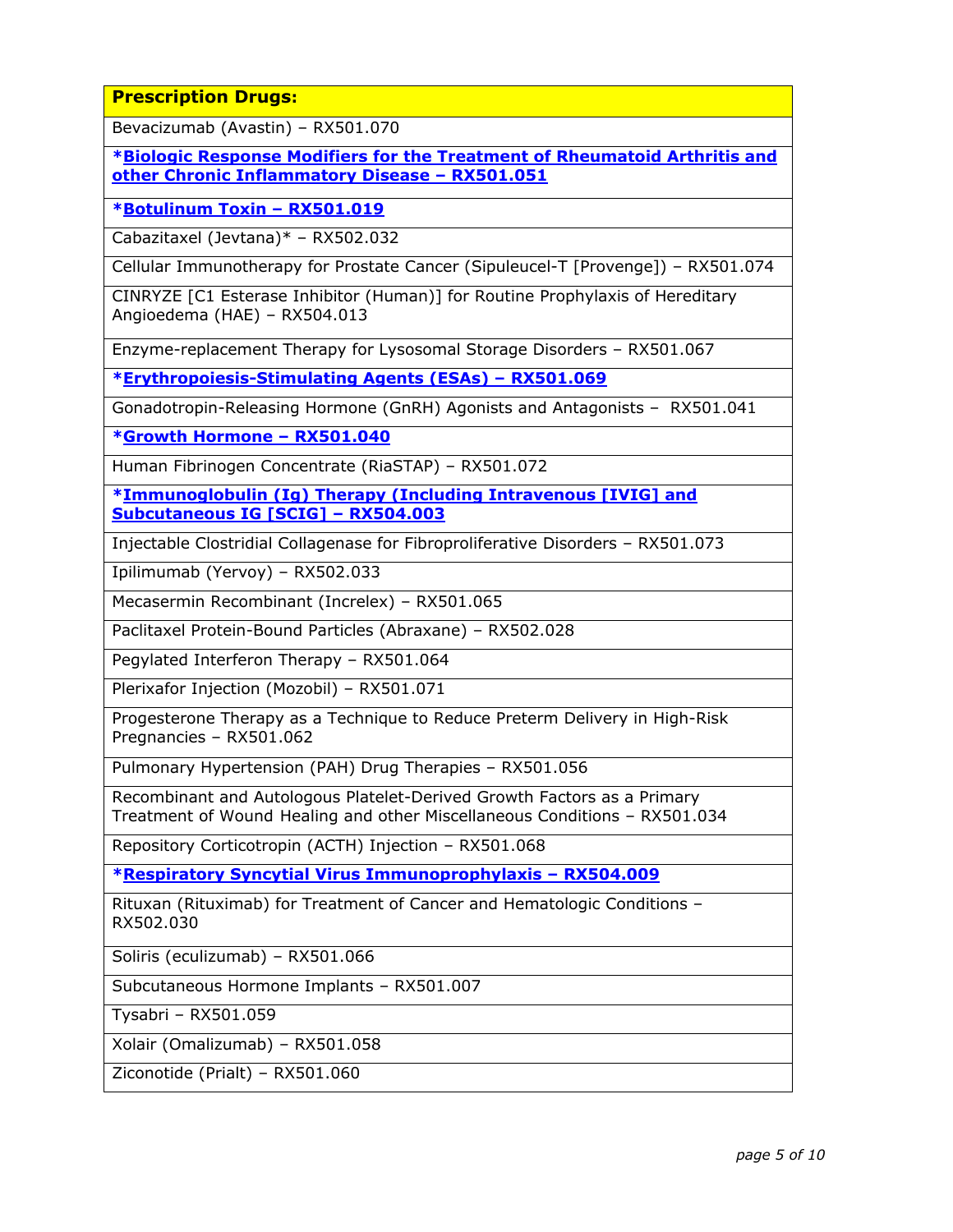#### **Radiology:**

Accelerated Partial Breast Irradiation after Breast-Conserving Surgery for Early Stage Breast Cancer – RAD605.017

Charged-Particle (Proton and Helium Ion) Radiation Therapy – RAD605.018

Computed Tomography (CT) Angiography (CTA) Using Advanced CT Systems – RAD604.007

Endobronchial Brachytherapy – RAD605.015

Functional Magnetic Resonance Imaging – RAD603.012

Intensity Modulated Radiation Therapy – RAD601.067

Intraoperative Radiation Therapy (IORT) – RAD601.050

Lung Cancer Screening Using Computed Tomography (CT), Chest Radiographs, or Serial Sputum Cytology – RAD604.010

Magnetic Resonance Angiography (MRA) and Venography (MRV) – RAD603.001

Magnetic Resonance Imaging (MRI) of the Breast (BMRI) with or without Computer-Aided Evaluation (CAE) – RAD603.009

Magnetoencephalography (MEG) and Magnetic Source Imaging (MSI) – RAD601.038

Non-Operative Spinal Ultrasound – RAD602.016

Percutaneous Vertebroplasty, Percutaneous Kyphoplasty, and Percutaneous Sacroplasty – RAD601.041

Positron Emission Tomography – RAD605.001

Radioembolization (Selective Internal Radiation Therapy) for Primary and Metastatic Tumors of the Liver – RAD601.047

Radioimmunoscintigraphy Imaging (Monoclonal Antibody Imaging) – RAD605.014

Scintigraphy of Acute Deep Venous Thrombus – RAD605.016

Stereotactic Radiosurgery (SRS) and Stereotactic Body Radiation Therapy (SBRT) – RAD605.019

Video Fluoroscopic Evaluation of Velopharyngeal Closure – RAD601.035

Virtual Colonoscopy (VC), Computed Tomography Colonography (CTC) – RAD604.008

Whole Body Computed Tomography (CT) Scan or Imaging as a Screening Test – RAD604.006

Wireless Capsule Endoscopy – RAD601.042

#### **Surgery:**

Aqueous Shunts for Glaucoma – SUR713.034

Artificial Intervertebral Disc – SUR712.028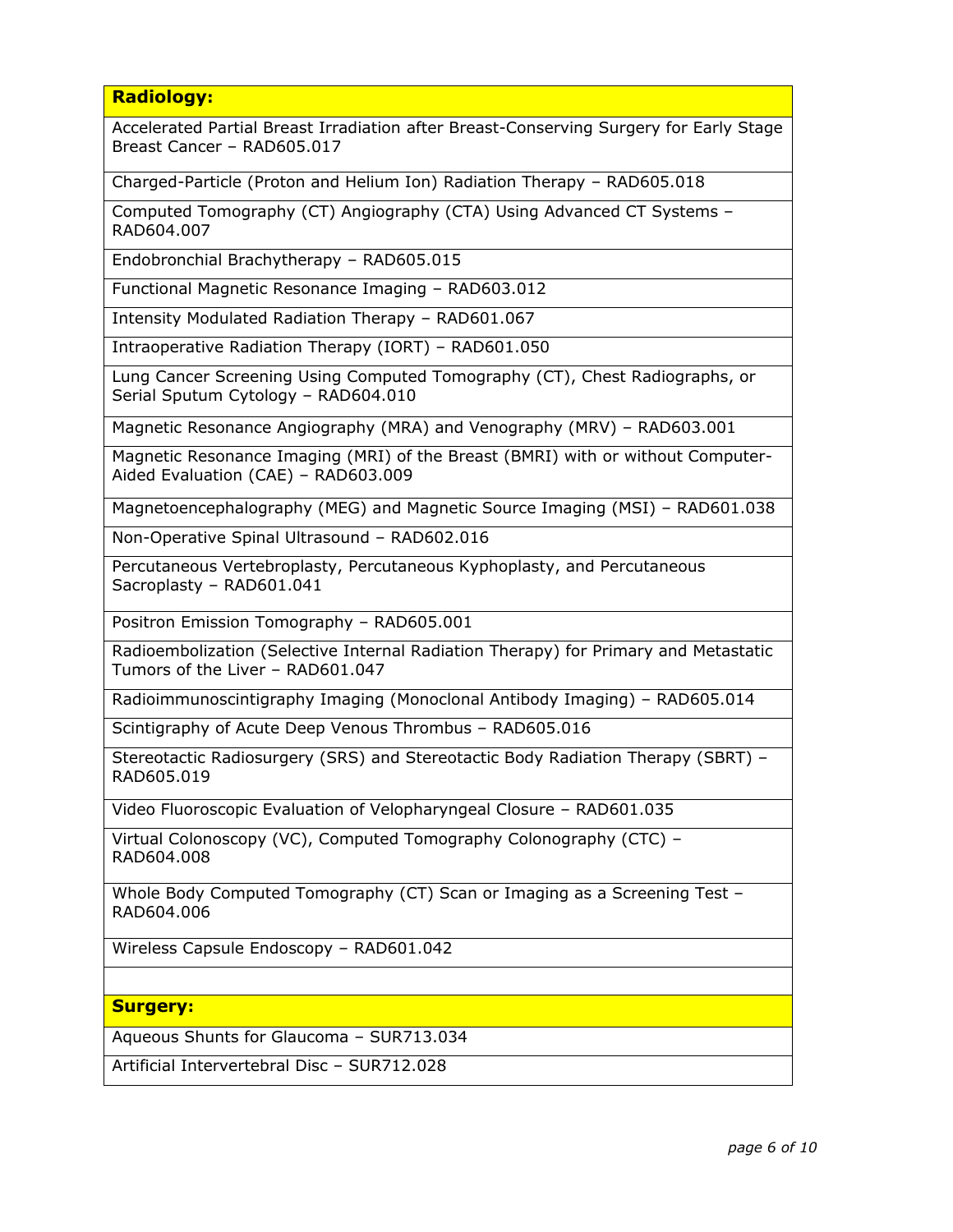Auditory Brainstem Implant – SUR714.009

Autologous Chondrocyte Transplantation (ACT) or Infusion/Implantation (ACI) and Other Cell-based Treatments – SUR703.021

Automatic Implantable Cardioverter Defibrillator (AICD) and Subcutaneous Implantable Cardioverter Defibrillator (S-ICD) – SUR707.003

**[\\*Bariatric Surgery](http://www.bcbstx.com/provider/pdf/bariatric_surgery.pdf) – SUR716.003**

Bio-Engineered Skin and Soft Tissue Substitutes – SUR701.023

Blepharoplasty, Blepharoptosis, Brow Ptosis Repair – SUR716.004

Breast Implant, Removal and/or Insertion – SUR716.009

Breast Surgery for Prophylaxis or Cancer Prevention – SUR716.015

Chemical Peels – SUR716.018

Cochlear Implant – SUR714.004

Cosmetic and Reconstructive Procedures – SUR716.001

Cryosurgical Ablation of Miscellaneous Solid Tumors Other Than Renal, Liver, Prostate, or Dermatologic Tumors – SUR701.018

Cryosurgical Ablation of the Prostate – SUR717.004

Deep Brain Stimulation for Tremor – SUR712.025

Delivery of Anesthesia for Postoperative Pain Control by Continuous Infusion Using Elastomeric Infusion Pump – SUR702.013

Destruction of Hemorrhoids – SUR709.024

Electrical Bone Growth Stimulation (EBGS) – SUR705.013

Endoscopic Injection Sclerotherapy for Esophageal Varices – SUR709.008

Endoscopic Radiofrequency Ablation or Cryoablation for Barrett's Esophagus – SUR709.033

Endoscopic, Arthroscopic, Laparoscopic, and Thoracoscopic Surgery – SUR701.014

Extracorporeal Shock Wave Lithotripsy for Gallstones – SUR709.025

Extracranial Carotid Angioplasty or Stenting – SUR701.028

Facet Joint Injections – SUR702.015

Femoro-Acetabular Impingement (FAI) Syndrome (Hip Impingement Syndrome) – SUR705.029

Fetal Surgery for Prenatally Diagnosed Malformations – SUR701.016

Foot Care Services – SUR701.006

Gastric Electrical Stimulation (GES) – SUR709.031

Gender Reassignment Surgery (GAS) and Gender Reassignment Surgery(SRS) with Related Services – SUR717.001

Genetic Testing for Hereditary Breast and/or Ovarian Cancer (HBOC) – MED208.002

Heart and Lung Transplant – SUR703.006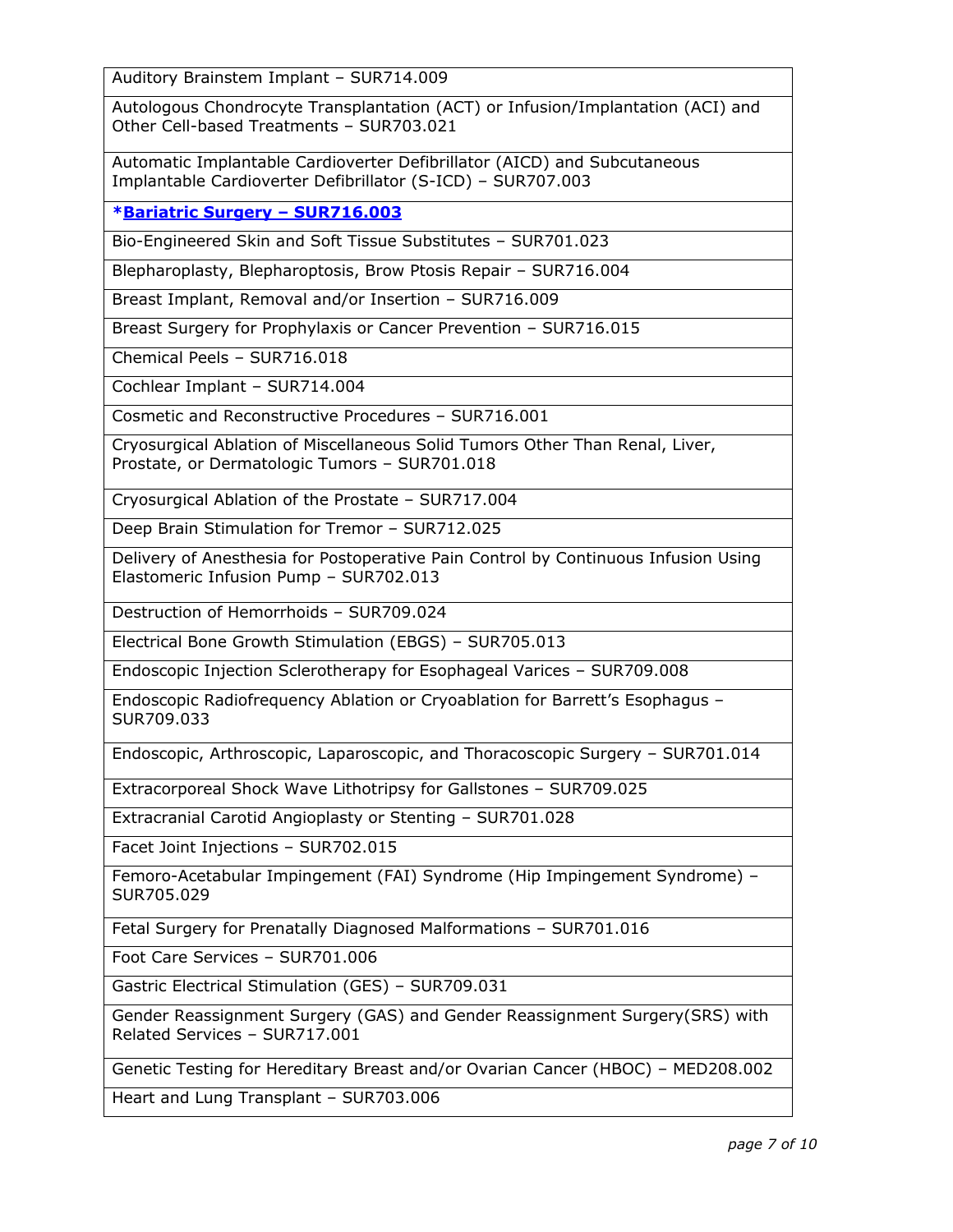Heart Transplant – SUR703.005

Hip Resurfacing (HR) – SUR705.019

Image Guidance Surgery (IGS) System – SUR701.019

Implantable Bone Conduction Hearing Aids – SUR714.003

Implantable Infusion Pump – SUR707.008

Implantation of Intrastromal Corneal Ring Segments – SUR713.031

Intervertebral Techniques to Treat Chronic Discogenic Back Pain – SUR712.004

Intracranial Stenting or Angioplasty – SUR701.027

Intraocular Lens (IOL) – SUR713.025

Isolated Limb Perfusion/Infusion for Malignant Melanoma – SUR701.010

Kidney Transplant – SUR703.007

Laser Assisted Myringotomy and Tympanostomy – SUR714.007

Laser Treatment of Congenital Port Wine Stain, Hemangiomas, and External Vascular Malformations – SUR704.008

Liver, Small Bowel, and Multivisceral Transplants – SUR703.009

Liver Transplant – SUR703.008

Lumbar Spinal Fusion – SUR712.036

Lung and Lobar Lung Transplant – SUR703.010

Meniscal Allograft Transplantation – SUR703.011

Minimally Invasive Coronary Artery Bypass Graft Surgery – SUR707.020

Nasal and Sinus Surgery – SUR706.001

Occlusion, Ablation, or Surgical Removal of the Left Atrial Appendage – SUR701.009

Orthognathic Surgery – SUR705.030

Osteochondral Autografts and Allografts in the Treatment of Focal Articular Cartilage Lesions – SUR705.020

Pancreas and Related Organ Tissue Transplantation – SUR703.013

Percutaneous Intervertebral Techniques to Treat Chronic Discogenic Back Pain – SUR712.004

Percutaneous Lysis of Epidural Adhesions – SUR712.024

Periureteral Bulking Agents as a Treatment of Vesicoureteral Reflux (VUR) – SUR710.022

Peripheral Bulking Agents for the Treatment of Urinary Incontinence – SUR710.008

Phototherapeutic Keratectomy (PTK) – SUR713.023

Radiofrequency Ablation (RFA) and Cryoablation of Renal Cell Carcinoma (RCC) – SUR710.017

Radiofrequency Ablation (RFA) of Pulmonary Tumors – SUR706.012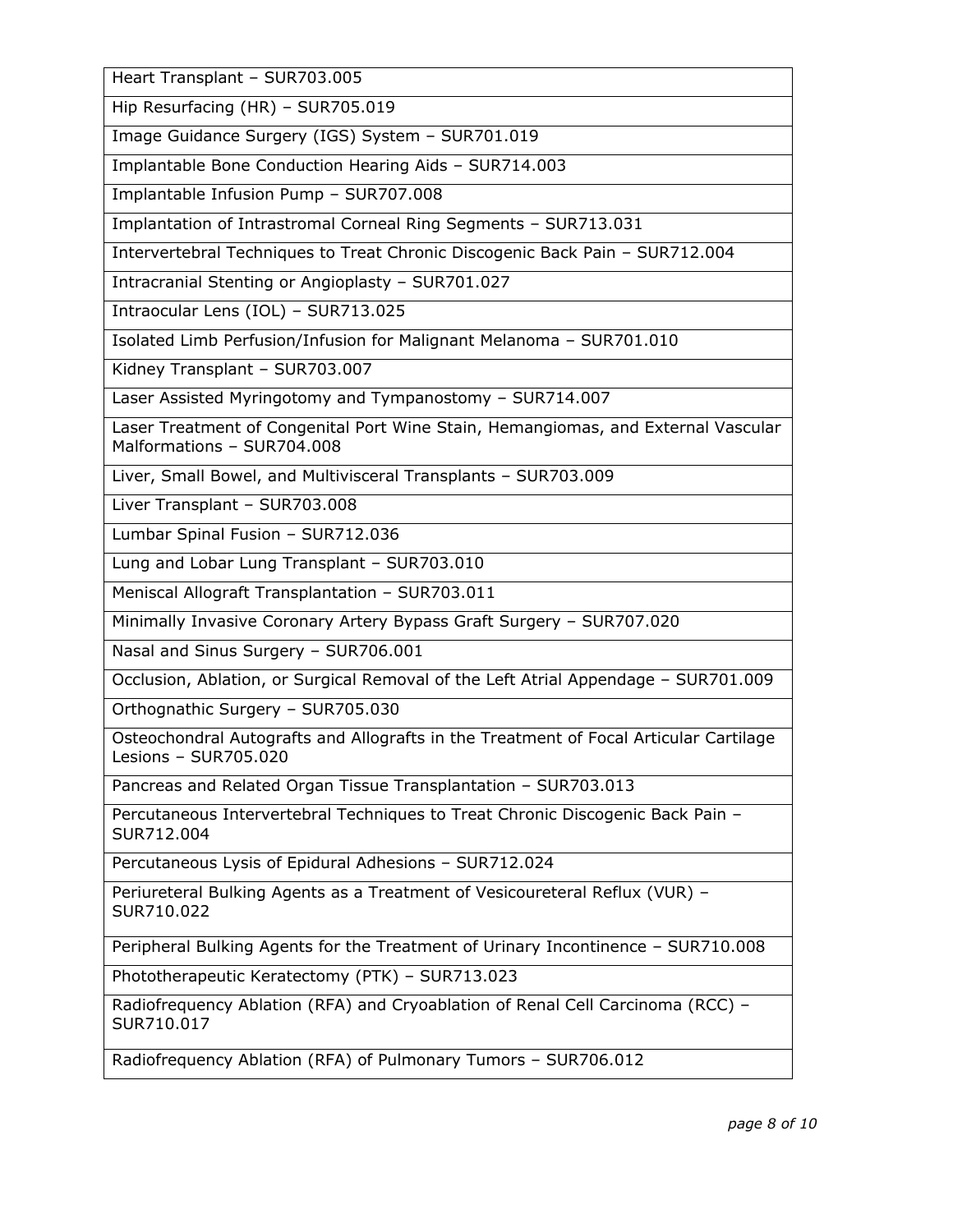Radiofrequency Ablation (RFA) of Solid Tumors (Excluding Pulmonary, Renal, and Liver) – SUR701.021

Radiofrequency Ablation (RFA) or Cryoablation of Liver Tumors – SUR709.029

Reconstructive and Contralateral Mammaplasty – SUR716.011

Reduction Mammaplasty – SUR716.012

Refractive and Therapeutic Keratoplasty – SUR713.001

Reverse Shoulder Arthroplasty – SUR705.031

Sacral Nerve Neuromodulation/Stimulation for Pelvic Floor Dysfunction – SUR710.018

Semi-Implantable Middle Ear Hearing Aid for Moderate to Severe Sensorineural Hearing Loss – SUR714.008

Sleep Related Breathing Disorders, Medical and Surgical Management – SUR706.009

Small Bowel Transplant – SUR703.014

Spinal Cord Stimulation – SUR712.009

Stem-Cell Reinfusion or Transplantation Following Chemotherapy (General Donor and Recipient Information) – SUR703.002

Stem-Cell Transplant (SCT) for Treatment of Chronic Lymphocytic Leukemia (CLL) and Small Lymphocytic Lymphoma (SLL) – SUR703.029

Stem-Cell Transplant for Acute Lymphocytic Leukemia (ALL) – SUR703.043

Stem-Cell Transplant for Acute Myelogenous Leukemia – SUR703.037

Stem-Cell Transplant for Chronic Myelogenous Leukemia – SUR703.041

Stem-Cell Transplant for Genetic Diseases and Acquired Anemias – SUR703.033

Stem-Cell Transplant for Germ Cell Tumors – SUR703.045

Stem-Cell Transplant for Hodgkin Lymphoma – SUR703.040

Stem-Cell Transplant for Multiple Myeloma – SUR703.030

Stem-Cell Transplant for Myelodysplastic Syndromes and Myeloproliferative Diseases – SUR703.032

Stem-Cell Transplant for Non-Hodgkin Lymphomas – SUR703.031

Stem-Cell Transplant for Primary Amyloidosis and Waldenstrom's Macroglobulinemia – SUR703.046

Stem-Cell Transplant for Primitive Neuroectodermal Tumors (PNET) of the CNS and Ependymoma – SUR703.039

Stem-Cell Transplant for Solid Tumors in Children – SUR703.044

Temporomandibular Joint (TMJ) Disorders (TMJD) – SUR705.010

Therapeutic Embolization and Vessel Occlusion – SUR701.015

Total Ankle Replacement (TAR) – SUR705.021

Transcatheter Pulmonary Valve Implantation – SUR707.029